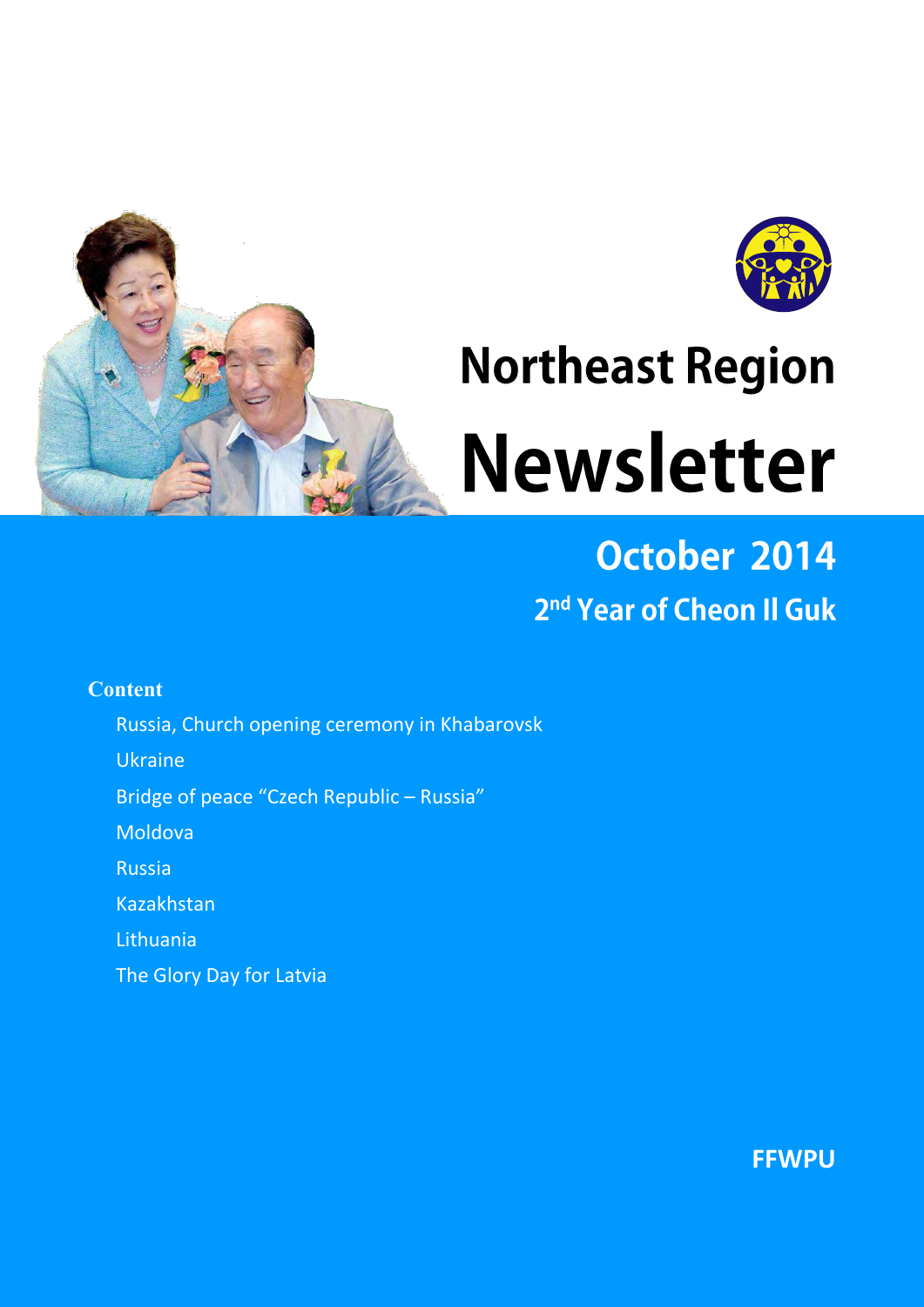# **Russia, Church opening ceremony in Khabarovsk**



September 26, the 2nd year of Cheon Il guk (October 19, 2014), was one of the most joyful and happy days in the 24 years history of the UC in Russia. For the first time, the church members united as one centering on their leaders, so that through this miraculous providential offering the solemn day of inauguration of the Unification Church building in the Far East region in Khabarovsk, Russia could come. From historical point of view, the Khabarovsk — Vladivostok region was the place of deep tribulations for Korean people.

From 1880 to 1937, the year when there started implementation of Stalin's forced relocation policy and during 50 years that followed, a lot of Korean people came to live in Khabarovsk and Vladivostok. Khabarovsk is sometimes called the city on water, because of its location at the crossing of two rivers, Amur and Ussuri. The water is a symbol of new abilities, so the recent Khabarovsk church inauguration is definitely not an accident.

Although the number of attendees was not so big, altogether about 30 people, at 10.30 a.m. Khabarovsk church inauguration ceremony started. The ceremony was presided by NER President Jin Hwa Chung, and attended by Mrs. Kang Deokrye (the lady who fulfilled her tribal messiah mission and was visiting Khabarovsk at that time), and Russia National Leader, Olga Savelieva.

After cutting the ribbon, Regional President Jin Hwa Chung, sanctified the two floors of



the church building with Holy Salt. Then in his speech, he emphasized that Vladivostok played an important role as a starting stage for unification of the South and North Korea; and the nearby Khabarovsk has a mission to ignite a fire of witnessing to many young people.



participants of the event had dinner together.

He mentioned that recently, True Mother emphasized the importance of witnessing (centering on CARP) to many young people who can become future leaders, so that the resurrection process of Russia could start in Khabarovsk.

After the inauguration ceremony, the church members received Certificates of Appreciation and Money Prizes for their impact in constructing the building. Then Khabarovsk members gave a musical performance. Finally, all

We are grateful to all Khabarovsk members who sincerely participated in erecting the temple and made it possible for our Heavenly Father and True Parents to dwell in it. Let us go with new determination towards completing the Mission 2020 proclaimed by True Parents by investing all our efforts in witnessing with desperate heart.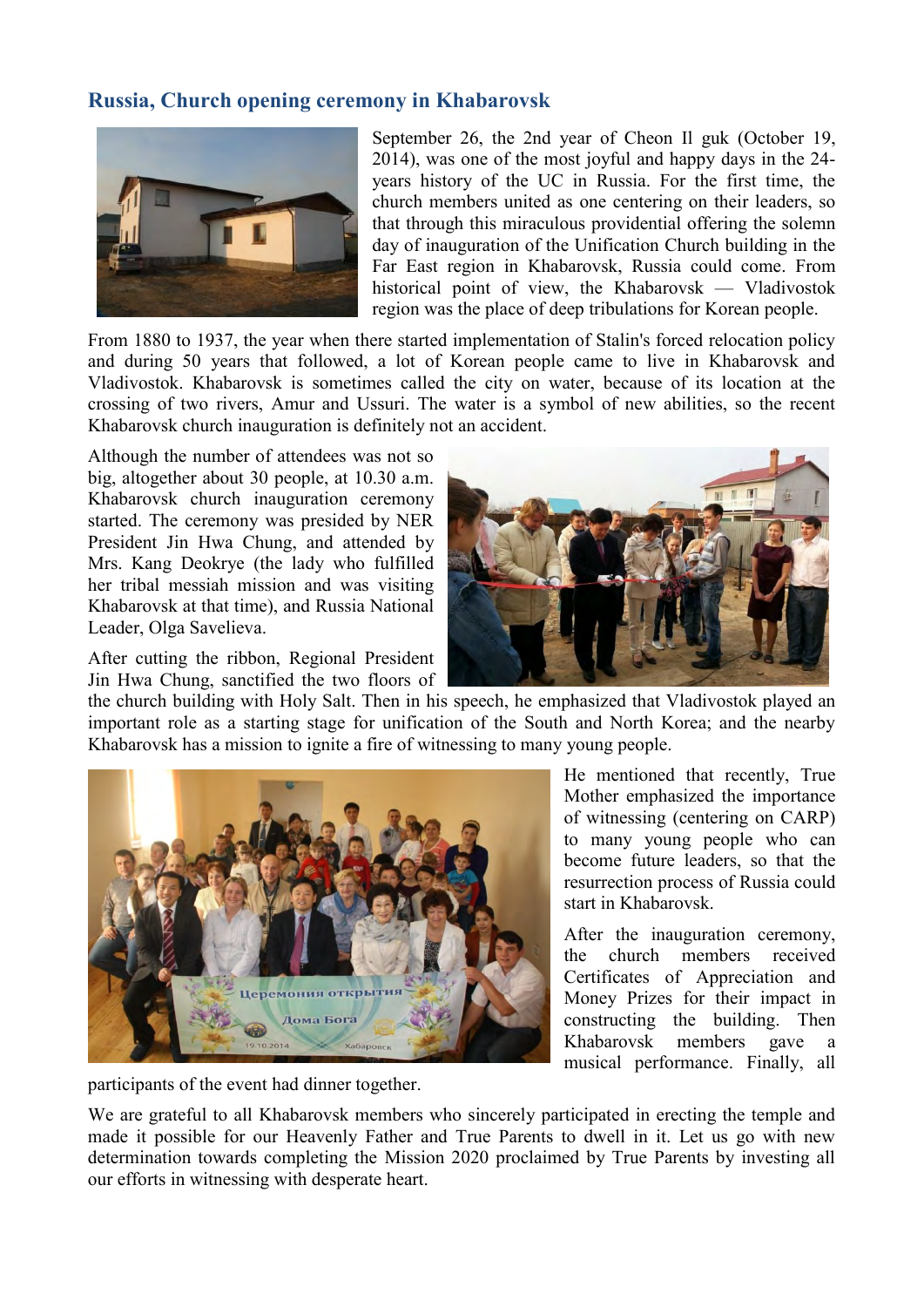# **Ukraine**

#### **Witnessing workshop**

On October 25, 2014 we held a special witnessing workshop for two witnessing centers. All together 11 people participated. Members told about problems they faced on witnessing and together with elder leaders they tried to find the ways to solve these problems and difficulties. After the meeting everybody shared that it was useful both for leaders and members.



#### **Leaders' meeting**

On October 27-28, 2014 we held a meeting for the witnessing center leaders in Kyiv. 14 people participated. We discussed the importance of right interconnection between internal and external goals in witnessing. Witnessing center leaders went back to their mission cities with new determination to invest in God's Will.

#### **UPF Activity. Annual International Conference**



On October 24, 2014 UPF-Ukraine held the annual international conference entitled "The historical roots of Ukrainian peacemaking".

In the conference hall of the "Kozatskyi" Hotel located in the heart of Kyiv more than 200 participants gathered, including Ambassadors for Peace, representatives of NGOs and public organizations, leaders of education and culture, and international guests.



Eight people committed to the idea of world peace were awarded the title of Ambassador for Peace. In the end of the conference UPF-Ukraine made a suggestion to establish an educational program "Young Ambassador for Peace" and "Youth Ambassador for Peace". Through this program young Ukrainians could be able to participate in the formation of true Ukrainian nation.

Conference participants wished to the organizers much success and expressed their desire to cooperate in promoting the ideas of the Universal Peace Federation in Ukrainian society.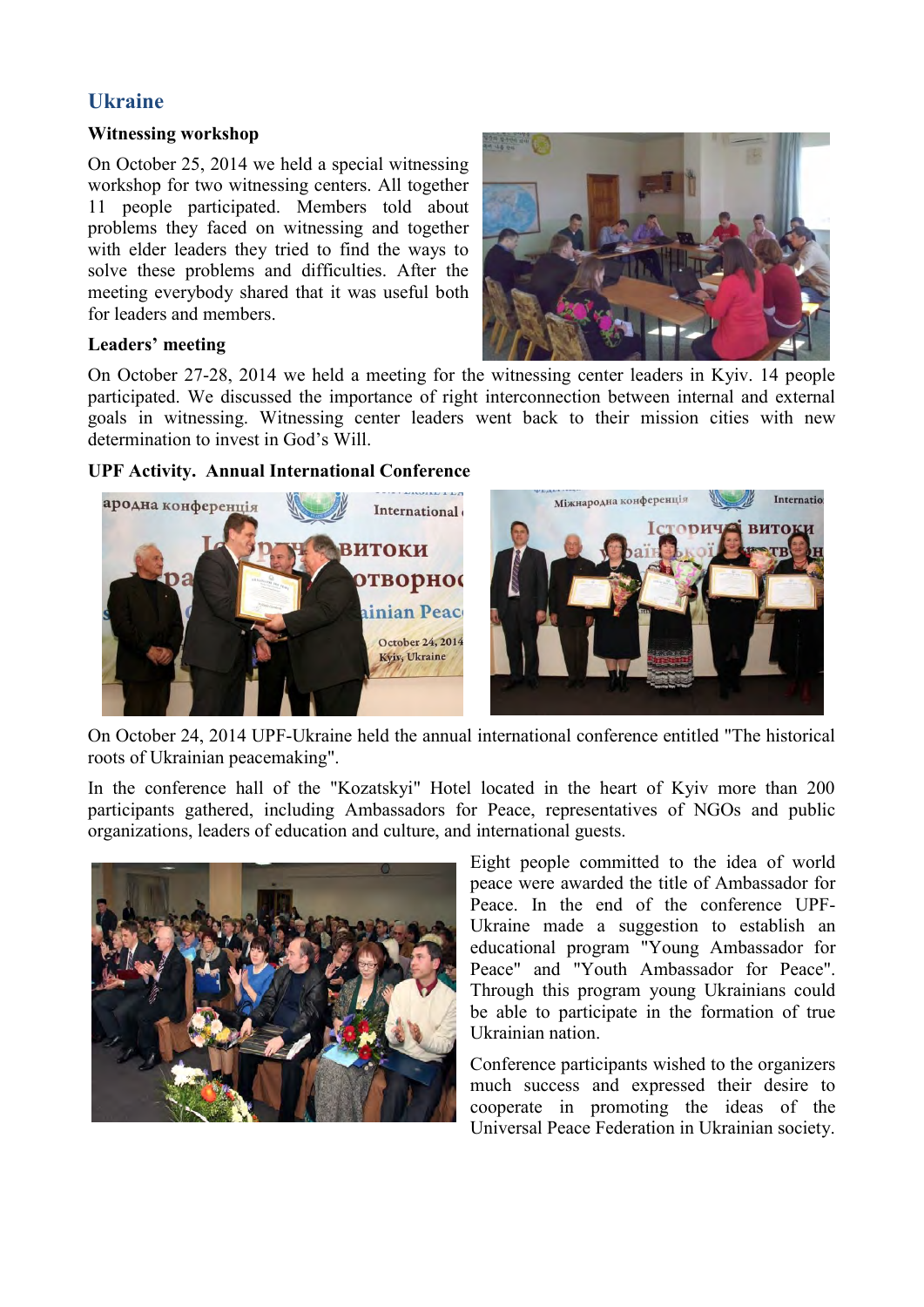#### **Bridge of Peace "Czech Republic – Russia"**

The international event Bridge of Peace "Czech Republic – Russia" scheduled within the general theme "Ways to forgiveness and reconciliation" with a purpose of healing historical wounds and building better relations between our countries, took place at the UPF HQ in Prague on October 24 - 28, 2014. There were altogether 50 participants.



We feel this Bridge of Peace program was only the beginning. Still many things need to be healed and restored. That is why we really want to continue such programs on the way of building One Family under God.

The program was initiated by WFWP chapters of Czech Republic and Russia. Because of the events in 1968 when the states of the Warsaw Pact sent tanks to Prague, a great many representatives of the intellectual elite had to emigrate to other countries. Therefore, many Czech people nursed a deep grudge against Russia. Eleven people came from Moscow and St. Petersburg to take part in the Bridge of Peace with sincere motivation to heal historical wounds. Among them were film directors, honored artists of Russia, writers, honored workers of culture, and University

professors. Guests from Russia were deeply moved by amazingly warm welcome on the side of the Czech WFWP. During the Bridge of Peace program, it became clear that the Russian people felt deep compassion for Czech people who suffered from the Communist regime, because many Russian families also suffered a lot from repressions during the soviet period. Moreover, when Russian participants sincerely and with tears apologized for the pain that the Soviet Union caused the Czech people, the resentment was broken and we could really shed tears of reconciliation together. One woman, member of the Czech WFWP, was born in 1968; she harbored so much pain and resentment in her heart that she even felt reluctant to participate in the Bridge of Peace. But after the event she shared: "Now my Czech heart has really been liberated."

The Czech and Russian participants laid flowers to the memorial of Russian soldiers who lost their lives while liberating Prague from fascism and to the memorial of the Czech people who lost their lives during the events of 1968. Women of both nations prayed together in tears.

We also held a beautiful family night with accordion. Czech and Russian women were happy to sing and dance together.

Doubtless, this Bridge of Peace program was only the beginning. Many more things need to be healed and restored. That is why we really want to go on with such programs aimed at building the One Family under God.

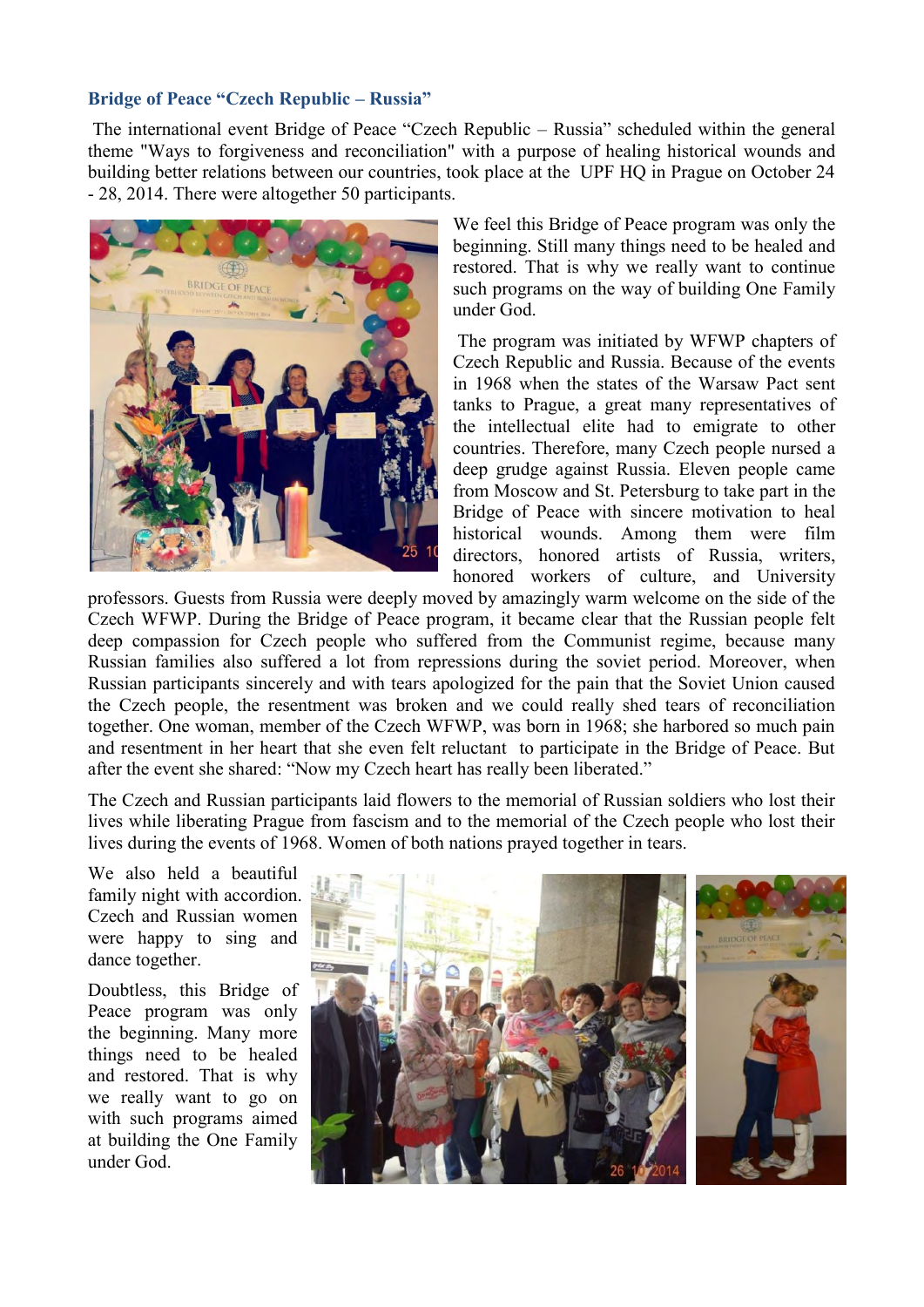#### **Moldova**

Our work in Moldova, in the month of October, was focused on expanding our core (frontline) activities and educating our core-members.



In the Church area, thanks to the joint constant efforts of home members, full time members, and Japanese Missionaries, we continue our witnessing activities. In the process of persistent spiritual education, the spiritual

As the result, in October, after the Introduction lecture, 9 people out of 31 (almost 30% compared to the 13% in September), participated in the 2-days DP workshop. Moreover, five people continued education at the 7-day DP Workshop, which is more than 50% of the number. So, we

can clearly see that the quality of our guests is growing up parallel to our own personal growth.

The Club for Studying Famous People' Lives and the Movie Club continue their activity successfully as the alternative way for involving new young guests. At the same time, it is an interesting method of teaching the DP to young people. So, the number of people visiting these clubs is growing.

The Monday evening Prayer Meetings are a good spiritual condition for involving individual members in the national providence and for the nation's alignment in the direction of the cosmic providence, with True Father in Heaven and True Mother on the earth. Since every meeting encompasses a range of clear and strong internal guidance, it provides an opportunity to become spiritually disciplined. It seems, this is the reason why the number of people attending the meetings is growing.



Brothers and sisters of Moldova are doing the National Jeong Seong condition of reading the DP, 15 pages per day, for the victory of the Abel side in the Parliament Elections at the end of November.

In October, the WFWP of Moldova organized a number of programs in support of aligning with the central providence. Among them orientation meeting with participation of the former and acting WFWP leaders and planning activities and projects for the next year.

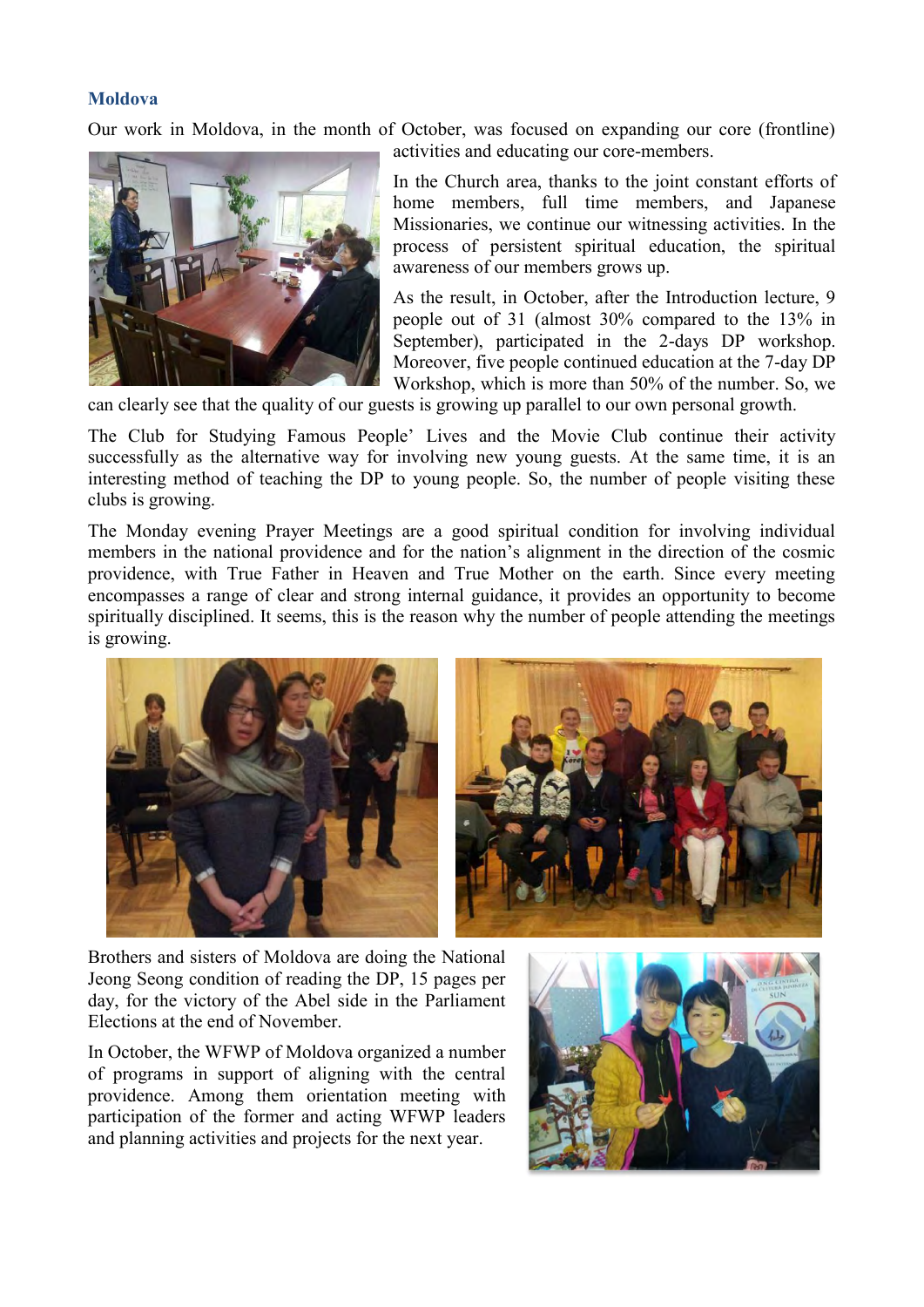#### **Russia**

Activities of the Unification Church youth branch in Moscow

Our goal is carrying out educational two-level programs for young people in Moscow: through hobby clubs and direct Divine Principle lectures and workshops. On the advice of our continental director, we convene on a regular basis meetings of several hobby clubs. Once a week we hold a sporting event: table tennis tournament, and after it - a movie show followed by discussion of the film and the related interactive program.

Every two weeks we are holding debates and creative evenings on «The Stars of the Heavenly Attic». We try to be financially independent; with this purpose, to support of our activities, we did fundraising during one week in Yaroslavl and Cherepovets cities of Russia. Now our team is actively involved in preparations for the international students seminar which will soon start in Turkey.

Saint Petersburg

Nine young CIG missionaries sent by True Mother from Korea and Japan are actively witnessing with CARP members in St. Petersburg. Besides organizing lectures and progams for guests missionaries give Korean language lessons to the second generation in St. Petersburg.





#### **Kazakhstan**

In the beginning of October we held a 7-day Divine Principle seminar that took place at the Peace Embassy in Almaty city. Among the participants were young students; they got very much inspired

by God's words and acquired a deep determination to practice the DP in their daily lives. Also they had an opportunity to practice fundraising and witnessing, where they could meet God and better understand the importance of the DP. We continue working in educational clubs. There we teach DP through public means. This month, two new people learned about the Messiah. They feel both very happy and sad because True Father is already gone to the spiritual world and they cannot meet Him live on the earth.



Every week we organize Sunday Family Meetings and visit the Holy Ground. This month we sent a fundraising team to Astana city to start the 21-day condition. We see the importance of our mission here in working for our country, and we desire to develop God's Providence here in Kazakhstan by practical work and creating sincerity condition.